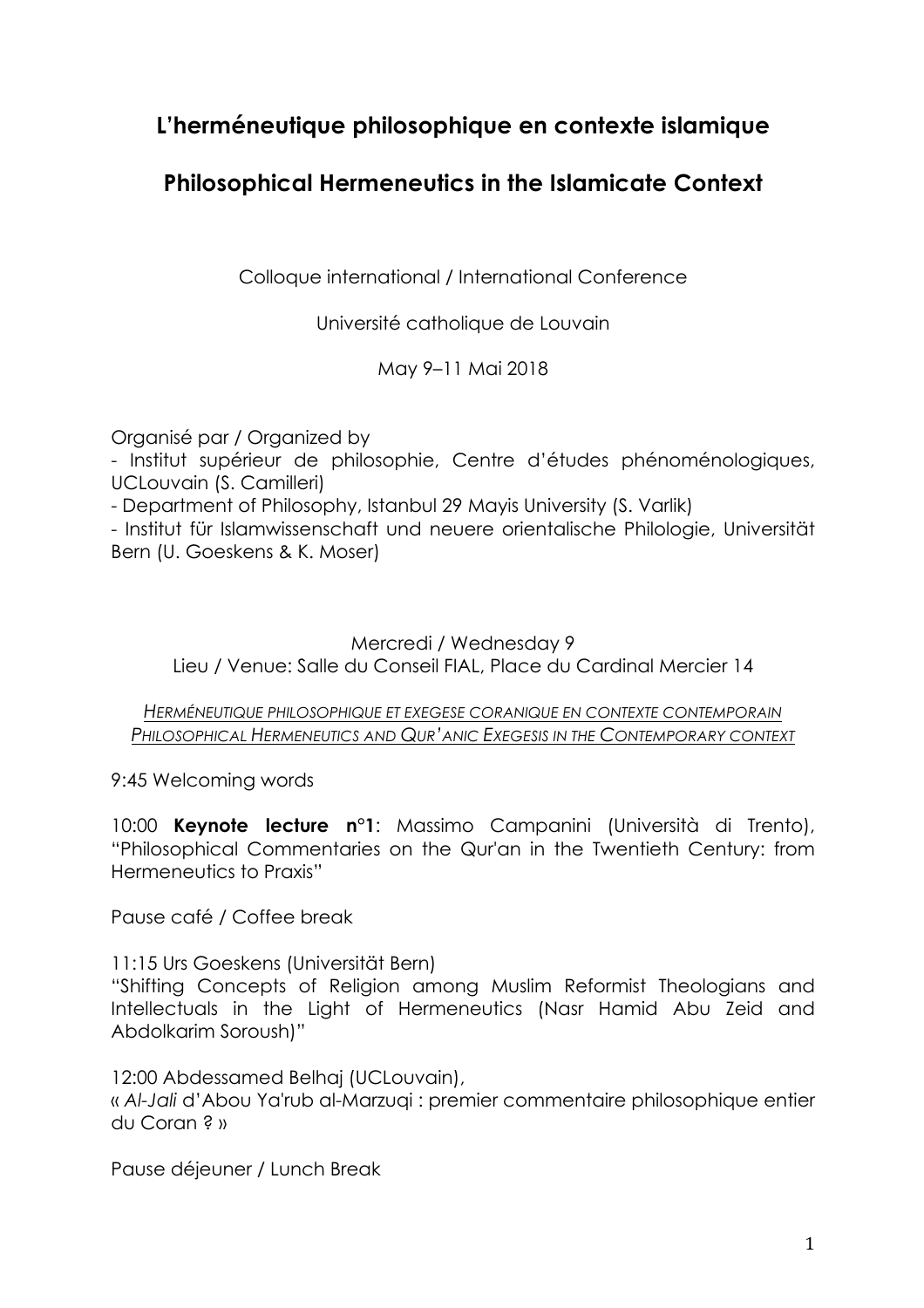14.30 Carool Kersten (University College London),

"From Methods of Exegesis to Hermeneutics of Alterity: The Writings of Hasan Hanafi and Hamid Dabashi as Examples of Hermeneutical Thinking in Islamicate Contexts"

15:15 Mansooreh Khalilizand (Universität Erlangen),

"Revelation and Prophetic Reading of the World. Shabestari's Hermeneutical approach to the Concept of Revelation"

Pause café / Coffee break

16:15 Constance Arminjon (Ecole Pratique des Hautes Etudes), « De la critique des méthodes exégétiques à la doctrine de l'historicité du

Coran : Mojtahed Shabestarî et l'acclimation de l'herméneutique en Islam »

Jeudi / Thursday 10 Lieu / Venue: Louvain House, 4 Terrasse de l'Aula

### *REVISITER L'HERITAGE CLASSIQUE REVISITING THE CLASSICAL HERITAGE*

## 9:45 **Keynote lecture n°2**

Nader El-Bizri (American University of Beirut),

"Ontologico-Epistemic Directives in the Hermeneutic Phenomenology of *Falsafa*"

Coffee break

11.00 Selami Varlik (Istanbul 29 Mayis University), « Phénoménologie christologique vs. philosophie islamique : Ricoeur et le conflit entre inquiétude et certitude »

11.45 Alireza Shomali (Wheaton College), "The Idea of Political Hermeneutics in Farabi's Philosophy"

Pause déjeuner / Lunch Break

14:15 Naveen Kanalu Ramamurthy (University of California), "Hermeneutics in Premodern Islamic Jurisprudential Culture: Interpreting God's Law through Human Reason"

15.00 Ali Pharaa (Stony Brook University), "Ibn 'Arabi's Station of No Station as a Hermeneutics of Beauty"